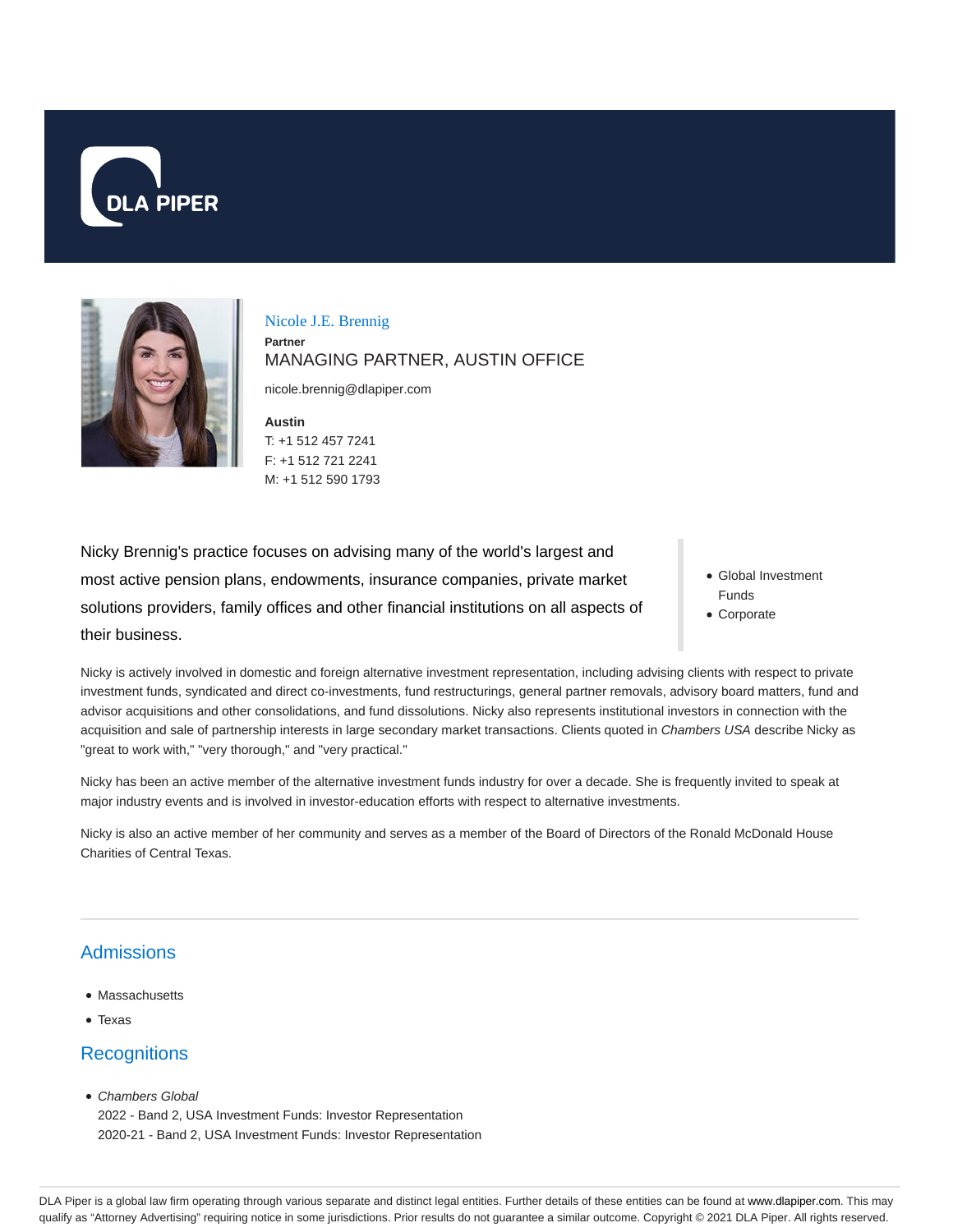- Chambers USA 2019-21 - Band 2, USA Investment Funds: Investor Representation
- The Legal 500 United States 2021 - Recommended, Private Equity Funds (including Venture Capital) 2019-20 - Recommended, Private Equity Funds (including Venture Capital)

# **Education**

- J.D., Southern Methodist University cum laude
- B.A., Concordia University with distinction

# **Memberships**

- National Association of Public Pension Attorneys
- Pension Real Estate Association
- State Bar of Texas

# Civic and Charitable

Board of Directors, Ronald McDonald House Charities of Central Texas

#### INSIGHTS

# **Publications**

**Chambers Investment Funds 2022 USA Practice Guide**

10 February 2022 We are delighted to contribute to the Chambers Investment Funds 2022 USA Practice Guide.

Contributing Editor, Chambers & Partners Investment Funds Law & Practice Guide (2021 and 2022)

### **Events**

Panelist, "Endowment & Foundation Forum," The 18th Annual Endowment and Foundation Forum, 2016

### **NEWS**

**DLA Piper announces new office managing partners**

3 March 2021 DLA Piper is pleased to announce changes to its office leadership in Austin, Houston, Minneapolis, Phoenix and Seattle.

### MEDIA MENTIONS:

DLA Piper is a global law firm operating through various separate and distinct legal entities. Further details of these entities can be found at www.dlapiper.com. This may qualify as "Attorney Advertising" requiring notice in some jurisdictions. Prior results do not guarantee a similar outcome. Copyright © 2021 DLA Piper. All rights reserved.